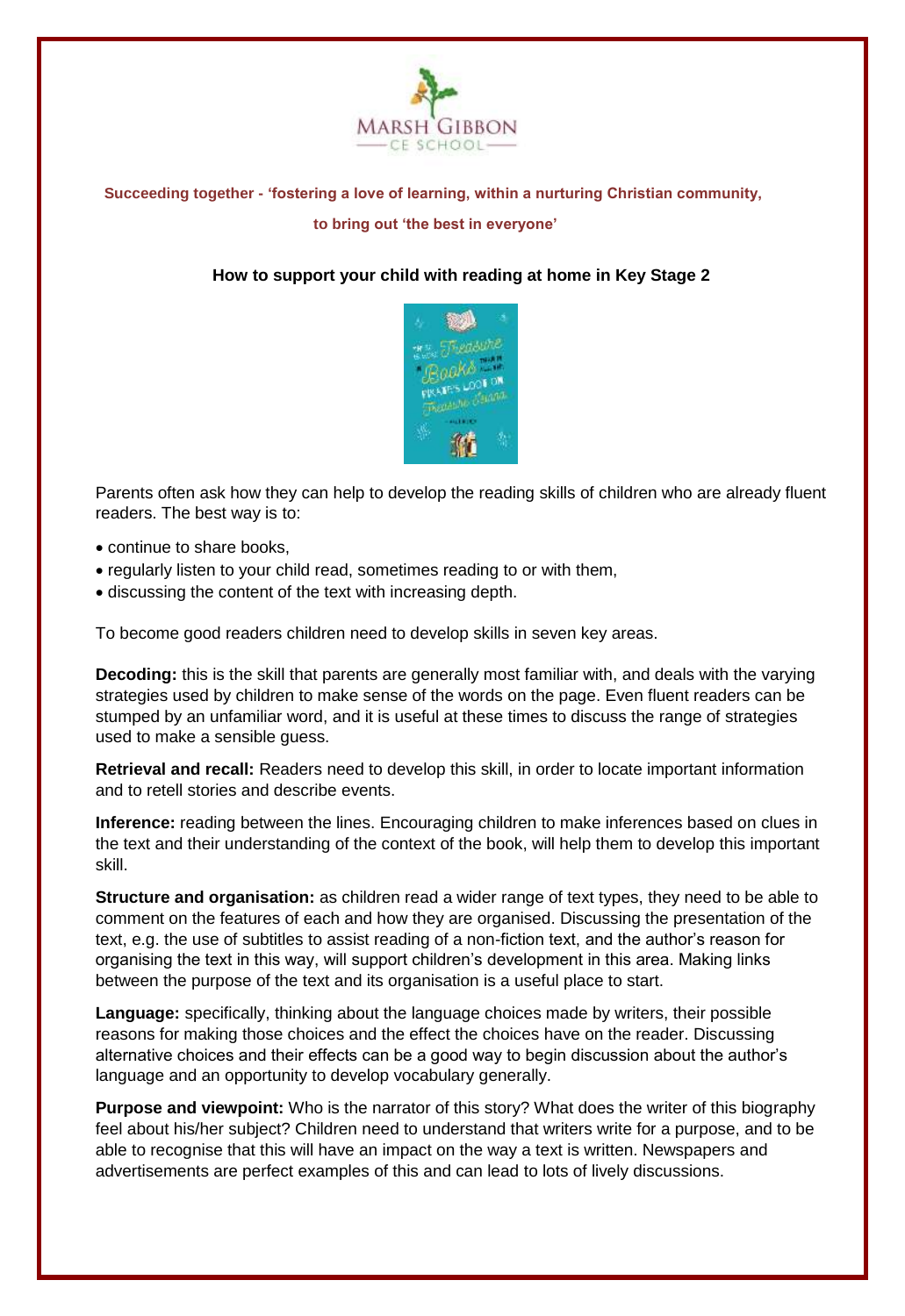

### **Succeeding together - 'fostering a love of learning, within a nurturing Christian community,**

## **to bring out 'the best in everyone'**

**Making links:** as adults, we are constantly making links between ideas and experiences. Good readers connect the book they are reading with real life experiences; with other books read and stories heard; with films; and with the context in which they were written. A child reading 'Goodnight Mister Tom', for example, will need to place the story within the context that it was written to fully understand it. They might also link it with other stories read, such as 'Friend or Foe' or 'Carrie's War'. Overleaf are some questions linked to the above points, which I hope you will find useful. It is not necessary to ask every question each time your child reads, of course, but they may prove to be useful prompts to start a more focused discussion.

# **Reading KS2 question starters**

The reading question prompts below can be applied to most books that children will be reading at home [both fiction and non-fiction]

**Vocabulary:** Explaining the meaning of words in context

1] Find one word in the passage which means the same as…… Example: Find one word in the passage which means the same as angry [furious, livid] Find one word in the passage that means the same as delicious [succulent]

2] Find one word/phrase that suggests/shows that … Example: Find one phrase that the suggests that the weather was bad. [e.g. the wind howled through the trees]. Find one word which suggests that the place was busy [bustling]

3] Which word most closely matches the meaning of the word X ? Example: Find one word on the page that most closely matches the meaning of the word disappointed. [e.g. downhearted, discouraged, despondent]

4] Can you think of another word that means the same as…..?

5] What does the word X suggest about character X?

6] Give the meaning of the word X in this sentence. Example: Jason snarled as he put the envelope on the table." What impression does this word give you?

7] Why did the author choose this word? [e.g. to give the reader a certain impression of the character]

# **Retrieve information / identify key details from fiction and non-fiction**

1] Tell me three things you are told about X Example: Tell me three things you are told about life in Mozambique in this section. Tell me three things you have learned about the character from the first paragraph.

2] What was revealed at X place in the story?

3] Ask true/false questions related to the text. Example: Bill gave the children some money because they could not afford anything to eat. True or false?

4] Give two reasons why ... Example: Give two reasons why Mr Briggs no longer wanted to live at Hillside Farm